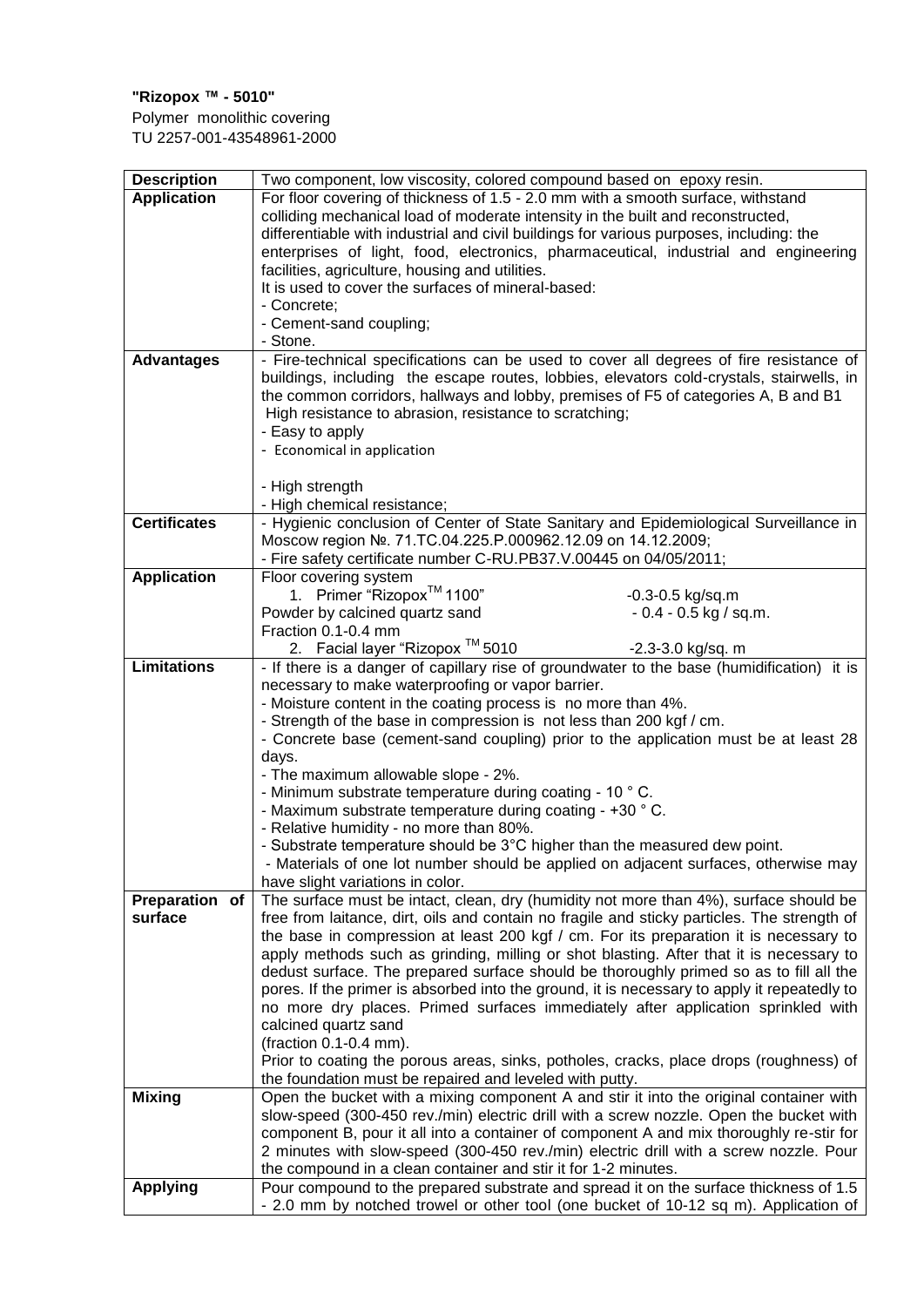| visible border.<br>Tochnical data                                                       |
|-----------------------------------------------------------------------------------------|
| allowed to take breaks of more than 15-20 minutes. Otherwise, it may be formed          |
| uniform thickness of 10-15 minutes to treat the surface by the needle roller. It is not |
| material drawing from the side opposite to the exit. For better removing of air and a   |

| Technical data       |                                              |  |          |  |  |  |
|----------------------|----------------------------------------------|--|----------|--|--|--|
| Color                | According to the catalogue of the colors RAL |  |          |  |  |  |
| Package              |                                              |  | 26.4 kg  |  |  |  |
| $(A+B)$              |                                              |  | $3.6$ kg |  |  |  |
| <b>Physical data</b> |                                              |  |          |  |  |  |

| <b>Density</b>         | Component A+B,                                                                                                                                                            | ı ılyəlval uata                                                                                                                                                      |                   | $-1,39 \pm 0,03$ g/cm3     |  |  |  |
|------------------------|---------------------------------------------------------------------------------------------------------------------------------------------------------------------------|----------------------------------------------------------------------------------------------------------------------------------------------------------------------|-------------------|----------------------------|--|--|--|
| At 20°C                |                                                                                                                                                                           |                                                                                                                                                                      |                   |                            |  |  |  |
| <b>Dynamical</b>       | Component A+B,                                                                                                                                                            |                                                                                                                                                                      |                   | $-2.7 \pm 0.6$ Pa          |  |  |  |
| <b>Viscosity</b>       |                                                                                                                                                                           |                                                                                                                                                                      |                   |                            |  |  |  |
| At 20°C                |                                                                                                                                                                           |                                                                                                                                                                      |                   |                            |  |  |  |
| <b>Reaction</b>        |                                                                                                                                                                           | $+15^{\circ}$ C                                                                                                                                                      | $+20^{\circ}$ C   | $+30^{\circ}$ C            |  |  |  |
| ability                |                                                                                                                                                                           |                                                                                                                                                                      |                   |                            |  |  |  |
|                        | Lifetime (1 kg)                                                                                                                                                           | 65 min                                                                                                                                                               | 40 min            | 25 min                     |  |  |  |
|                        | Component A + B                                                                                                                                                           |                                                                                                                                                                      |                   |                            |  |  |  |
|                        | Curing time<br>You can walk                                                                                                                                               | 3 days                                                                                                                                                               | 2 days            | 1 day                      |  |  |  |
|                        | Full mechanical load                                                                                                                                                      |                                                                                                                                                                      |                   |                            |  |  |  |
|                        | Chemical effects                                                                                                                                                          | 7 days<br>14 days                                                                                                                                                    | 5 days<br>10 days | 3 days<br>7 days           |  |  |  |
| <b>Fire and</b>        | Group of flammability (State Standard 30244-94)                                                                                                                           |                                                                                                                                                                      |                   | <b>F1</b> (readily         |  |  |  |
| <b>Flammability</b>    | Group of flame propagation (State Standard 30402-96)                                                                                                                      |                                                                                                                                                                      |                   | flammable)                 |  |  |  |
| <b>Characteristics</b> | Group of inflammability (State Standard P51032-97)                                                                                                                        |                                                                                                                                                                      |                   | <b>B2</b> (moderately      |  |  |  |
|                        | Smoke-forming ability (State Standard 12.1.044-89)                                                                                                                        |                                                                                                                                                                      |                   | flammable)                 |  |  |  |
|                        | Toxicity of combustion products (State Standard 12.1.044-89)                                                                                                              |                                                                                                                                                                      |                   | <b>PN1</b> (not spreading) |  |  |  |
|                        |                                                                                                                                                                           | Д2 (moderate)                                                                                                                                                        |                   |                            |  |  |  |
|                        |                                                                                                                                                                           | T1 (moderate                                                                                                                                                         |                   |                            |  |  |  |
|                        |                                                                                                                                                                           |                                                                                                                                                                      |                   | hazardous)                 |  |  |  |
| <b>Mechanical</b>      | Tensile stress                                                                                                                                                            |                                                                                                                                                                      |                   | <b>50 MPa</b>              |  |  |  |
| properties             | at compression, no less (State Standard 4651-82)                                                                                                                          |                                                                                                                                                                      |                   |                            |  |  |  |
| (14 days/20°C)         | Tensile strength, not less (State Standard 11262-80),                                                                                                                     |                                                                                                                                                                      |                   | 18 MPa                     |  |  |  |
|                        | Adhesion of the coating in the separation of the concrete,                                                                                                                |                                                                                                                                                                      |                   | 2 MPa                      |  |  |  |
|                        | not less than (State standard 28574-90)                                                                                                                                   |                                                                                                                                                                      |                   |                            |  |  |  |
|                        | Resistant to impact effect<br>5 kg<br>from a height of 1m, not less (State Standard 30353-95)                                                                             |                                                                                                                                                                      |                   |                            |  |  |  |
| <b>Chemical</b>        | It has a chemical resistance to water, alkalis, mineral oils, gasoline, resistance                                                                                        |                                                                                                                                                                      |                   |                            |  |  |  |
| resistance             | alcohols, and dilute acids.                                                                                                                                               |                                                                                                                                                                      |                   |                            |  |  |  |
| (14days/+20C)          | A detailed list – upon request of a customer.                                                                                                                             |                                                                                                                                                                      |                   |                            |  |  |  |
| <b>Storage</b>         | Store in a dry place at temperatures between $+5$ ° C to $+30$ ° C.                                                                                                       |                                                                                                                                                                      |                   |                            |  |  |  |
|                        |                                                                                                                                                                           | Avoid direct exposure to sunlight. Tanks with a partially-used material should be tightly                                                                            |                   |                            |  |  |  |
|                        | closed. It is not allowed to freeze components during transportation.                                                                                                     |                                                                                                                                                                      |                   |                            |  |  |  |
| Warranty               | Warranty is 6 months according tom the manufacture date, taking into account storage                                                                                      |                                                                                                                                                                      |                   |                            |  |  |  |
| period                 | conditions in their original packaging time.                                                                                                                              |                                                                                                                                                                      |                   |                            |  |  |  |
| <b>Security</b>        | Product may cause irritation in people with sensitive skin. Before you start work, apply                                                                                  |                                                                                                                                                                      |                   |                            |  |  |  |
| measures               | protective cream on open areas of the skin. You must use protective clothing, gloves<br>and glasses. If the composition or its components accidentally fall into the eye, |                                                                                                                                                                      |                   |                            |  |  |  |
|                        | respiratory or skin, rinse immediately with warm water and seek medical advice.                                                                                           |                                                                                                                                                                      |                   |                            |  |  |  |
|                        |                                                                                                                                                                           |                                                                                                                                                                      |                   |                            |  |  |  |
|                        |                                                                                                                                                                           | Components A and B are flammable - no smoking allowed, to work with on-fire and<br>indoor use electric heaters near the place of storage materials and manufacturing |                   |                            |  |  |  |
|                        | operations. When working in closed areas it is important to ensure adequate ventilation                                                                                   |                                                                                                                                                                      |                   |                            |  |  |  |
|                        | during application and drying.                                                                                                                                            |                                                                                                                                                                      |                   |                            |  |  |  |
|                        |                                                                                                                                                                           | In the liquid condition these components A and B can contaminate water sources, they                                                                                 |                   |                            |  |  |  |
|                        | cannot be discharged into sewage drains and ponds, as well as inadmissible their                                                                                          |                                                                                                                                                                      |                   |                            |  |  |  |
|                        | penetration into the soil.                                                                                                                                                |                                                                                                                                                                      |                   |                            |  |  |  |
| <b>Tool cleaning</b>   | In order to remove uncured material from tools it is recommended to use organic                                                                                           |                                                                                                                                                                      |                   |                            |  |  |  |
|                        | solvent. Frozen composition can only be removed mechanically. Wash hands and non-                                                                                         |                                                                                                                                                                      |                   |                            |  |  |  |
|                        | protected areas of the skin with warm water and soap.                                                                                                                     |                                                                                                                                                                      |                   |                            |  |  |  |